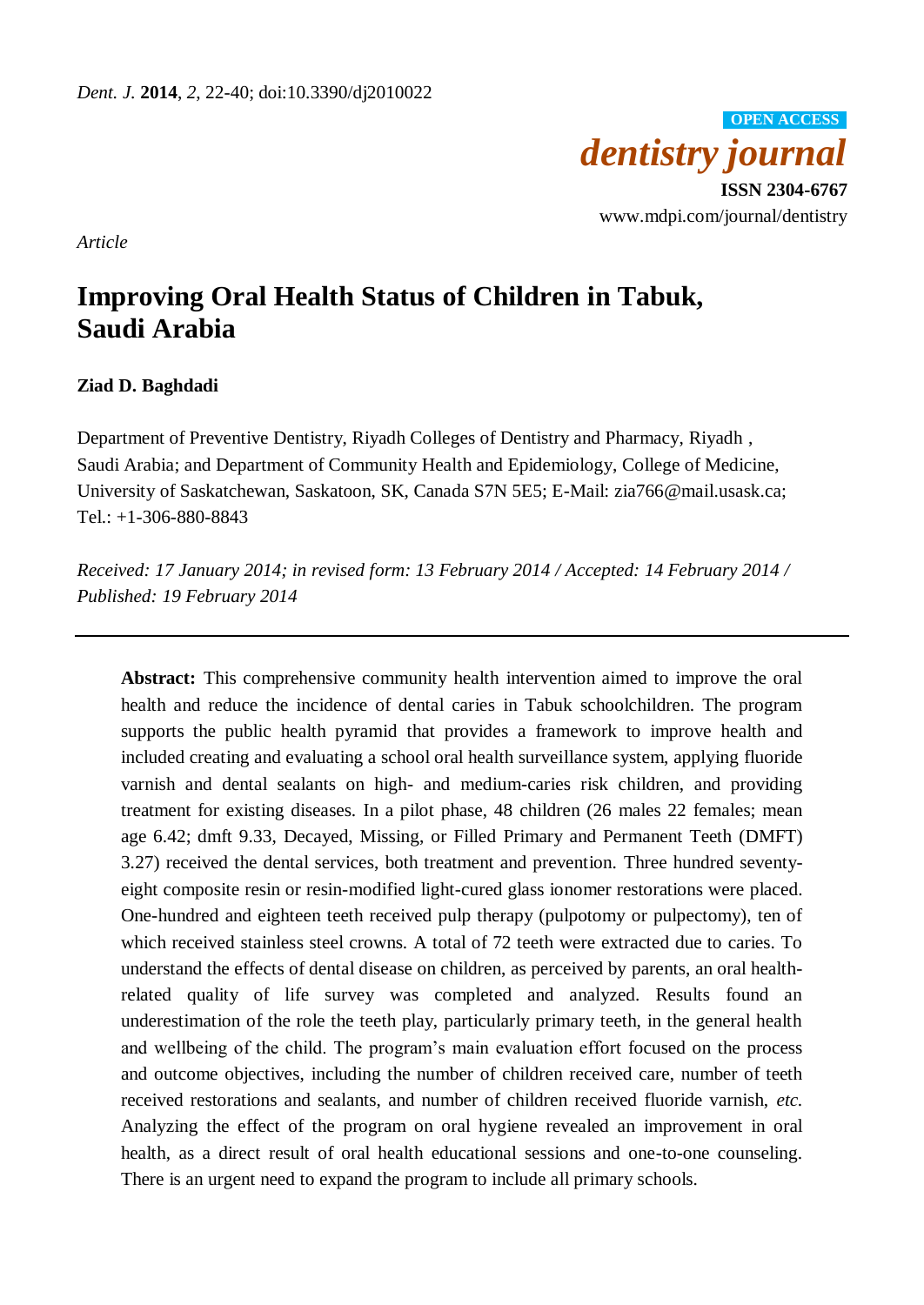**Keywords:** caries; children; prevention; Saudi

#### **1. Introduction**

Although oral health is an inseparable part of total health, dental diseases are the most neglected of most prevalent chronic diseases [1]. The increase of dental caries prevalence has been noted, especially in developing countries, which fall behind developed countries in preventing dental caries and protecting oral health [2]. During the last decade, a significant increase in dental caries in Saudi children has been observed, which has been attributed to several factors, including [3,4]:

- increased sugar consumption;
- high consumption of carbonated soft drinks;
- inadequate oral hygiene practices;
- lack of organized prevention, promotion, and education programs; and
- poor awareness to the importance of oral health in children.

This paper describes oral health among a group of children in a city in Saudi Arabia, a proposed community health intervention to improve the oral health, and an overview of a pilot phase program.

#### **2. Problem Description**

A 2000 survey in one of the Saudi Arabian military cities (Tabuk) found a prevalence of dental caries in elementary school children that was over double the World Health Organization's (WHO) recommended national goals [5]. The findings were that 92.5% of six-year-old children had caries; the WHO goal was that no more than 40% of this age group should be affected by caries [5]. The percentages of fillings in primary teeth ( $f = 9\%$ ) and in permanent teeth ( $F = 14\%$ ) were similarly well below the WHO goals, which were 60% and 80%, respectively [5].

#### **3. Risk Factors and Causal Theory**

As a semi-urban area in northwestern Saudi Arabia, Tabuk has a population of 450,000. Thirtyeight percent of the population is under the age of 15. Children in Tabuk have the same risk factors, resultant nutritional problems, and health disorders, including dental caries, compared to other areas of Saudi Arabia [3]. To formulate a conceptual framework to serve as a scaffold in oral health program planning, development, and evaluation, a thorough understanding of the factors contributing to oral health status is required, including social factors, cultural values and beliefs, dental workforce, and the current healthcare system. The mission of the program is to improve the oral health status of children in Tabuk, Saudi Arabia.

Causal theory hypothesizes the causes of a health problem by identifying factors contributing to a specific problem and resulting outcomes [6]. Elements of causal theory guide the intervention choice and the parameters for the evaluation of program effects. Implementing causal theory to identify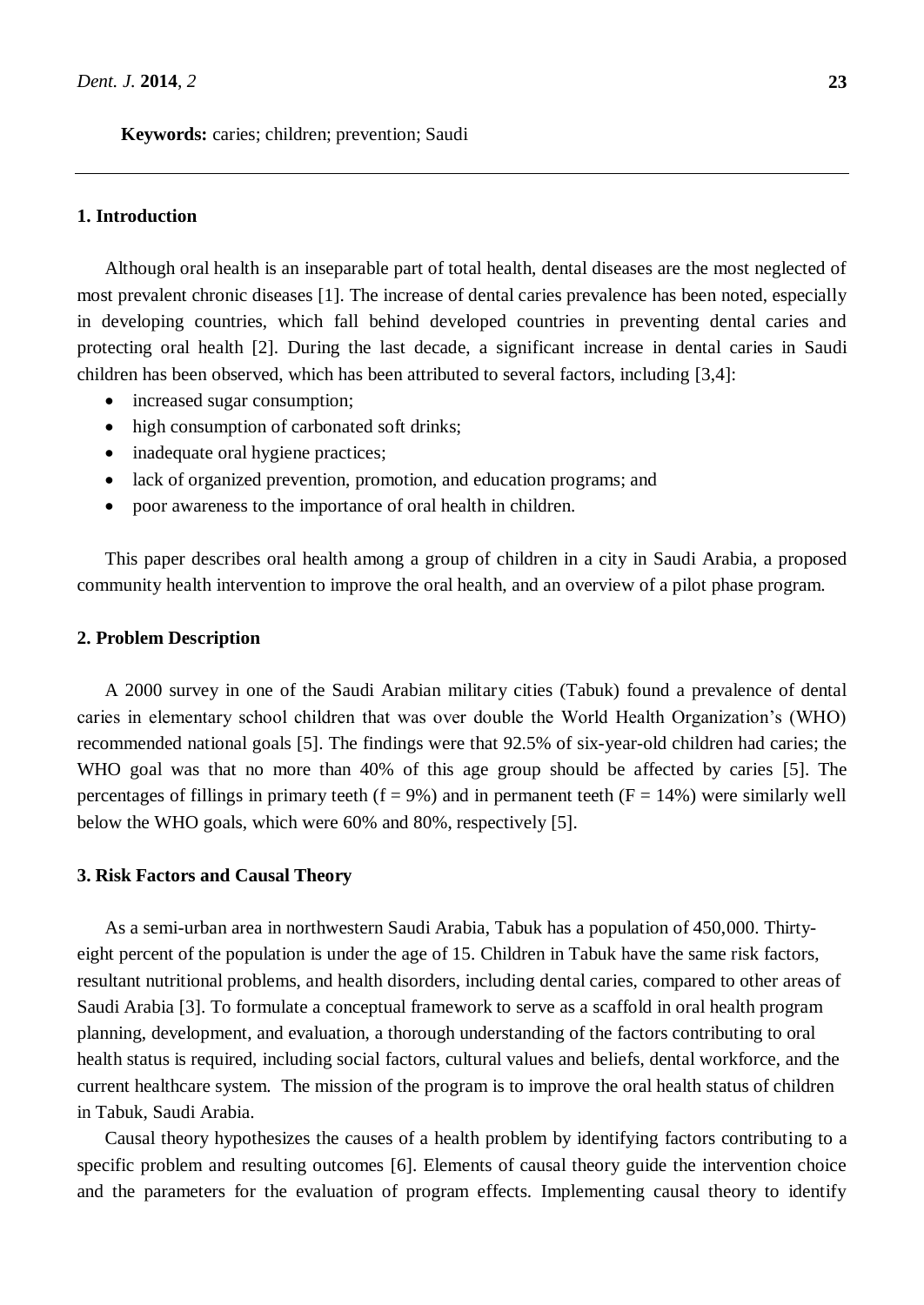factors contributing to caries in Tabuk schoolchildren revealed specific factors leading to the health problem, mediating factors between causes and outcomes, moderating factors with the potential to exaggerate or lessen the problem, and existing factors (known as required antecedent factors) underlie the causal factors [6]. Figure 1 depicts the causal model of the caries problem in children in Tabuk, Saudi Arabia.

**Figure 1.** Causal theory applied to the problem of caries in Tabuk, Saudi Arabia.



## **4. Description of the Program: Evidence-Based Interventions**

#### *4.1. Strategies: Rationale and Evidence*

As dental caries is a multifactorial disease, several strategies are needed to control progression or, preferably, prevent initiation. Preventive measures with demonstrated efficacy should be collectively considered in the fight against dental disease. According to Topaloglu, Eden, and Frencken (2009), there are three primary means to control dental caries [7]. The first is by weakening caries' promoting factors, such as non-milk extrinsic sugars and cariogenic bacteria [8]. The second is reinforcing protective factors, such as fluoride with its various modalities, both topical and systemic, and dental sealant. Fluoride has made an enormous contribution to the decline in dental caries, particularly in industrialized countries, and fissure sealant is a proven preventive agent [9]. As caries are etiologically complex, the third, and most recommended means, to address dental caries is through a combination of weakening those factors, which promote caries and reinforcing those factors, which protect against the disease.

Several international programs (European, New Zealand, Australia, U.S., China) and diagnostic measures have been developed and applied to improve the oral health status in children with varying evidence [10]. In the U.S., for example, a number of federally funded organizations have been working for decades to address the carious disease in U.S. populations. The Federal Head Start had a preventive dentistry program with mass sealant application to the appropriate age groups. In addition, fluoridation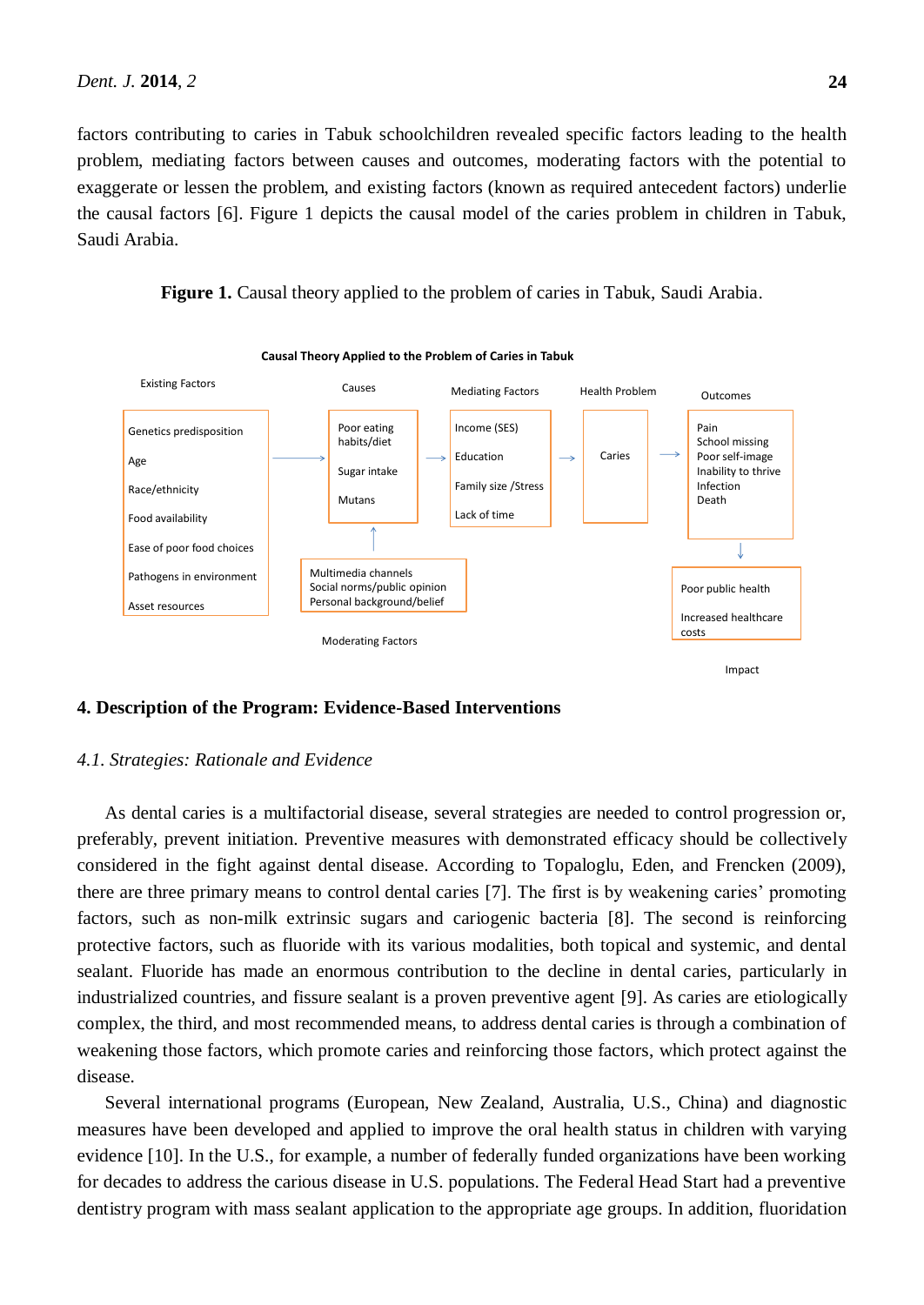experts have been managing reservation and pueblo fluoride levels into the drinking water. Several community-based and school-based educational programs in which oral health and disease prevention series of lectures and hands-on, including tooth brushing with a fluoridated toothpaste, have helped populations to improve oral health. Several comprehensive papers and systematic reviews support sealant and fluoride, both topical and systemic, applications [10-13]. While the current proposed program fits alongside such international programs, the suggestion of the 1998 World Development Reports of the United Nations Development Program, "Think Globally, but Act Locally," should be considered [14].

Because the ramifications of dental caries adversely affect patient health, psychosocial environment, and finances, it must be addressed as a community health problem, not just biologic one. Engaging and empowering members of the community to identify the problem and its potential causes and search for tailored solutions to a community is a prerequisite for a sustained, successful community program. Poor habits (e.g., diet and nutritional habits) and life-styles (e.g., sedentary) that eventually lead to most of the chronic diseases humanity suffers from, including dental caries, are initiated during youth and reinforced by sociopolitical policies and environmental conditions [15]. A recent study found that the Saudi Arabian children's caries experiences and related behaviors are similar to those of mothers (DMFT/dmft of mothers and children were high: 12.4 and 9, respectively) [16]. DMFT describes the prevalence of dental caries in an individual by calculating the number of Decayed (D), Missing (M), and Filled (F) Teeth (T). For the primary dentition, the corresponding designations are dmft. Acknowledging and tackling these conditions will reduce risk factors for chronic diseases, including the most common, dental caries. Increasing social capital will aid in translating concepts of health education and promotion into action within the community, providing the prevention program the supportive environment needed for success.

#### *4.2. Strategies and Activities Lists*

#### **Strategy 1. Create school oral health surveillance system**

- *Activity 1.1.* Conduct visual dental screening of children at school.
- *Activity 1.2.* Identifying the presence of dental disease and condition.
- *Activity 1.3.* Identify children according to their caries risk classification.
- *Activity 1.4.* Inform parents of children who screened positive and seek informed consent for further actions.

# **Strategy 2. Provide the supportive environment for optimal oral health**

- *Activity 2.1.* Reduce consumption of refined sugar at the school.
- *Activity 2.2.* Ban carbonated beverages in the school canteen and vending machines.
- *Activity 2.3.* Provide children a healthy diet, including less sugary foods and acidic soft drinks and more fresh fruit and vegetables.
- *Activity 2.4.* Ensure equitable access to safe fluoridated drinking water at the school.
- *Activity 2.5.* Conduct periodic oral hygiene educational programs for children and families.
- *Activity 2.6.* Distribute free toothbrushes and fluoridated toothpastes.
- *Activity 2.7.* Arrange for supervised tooth brushing (toothbrush drills).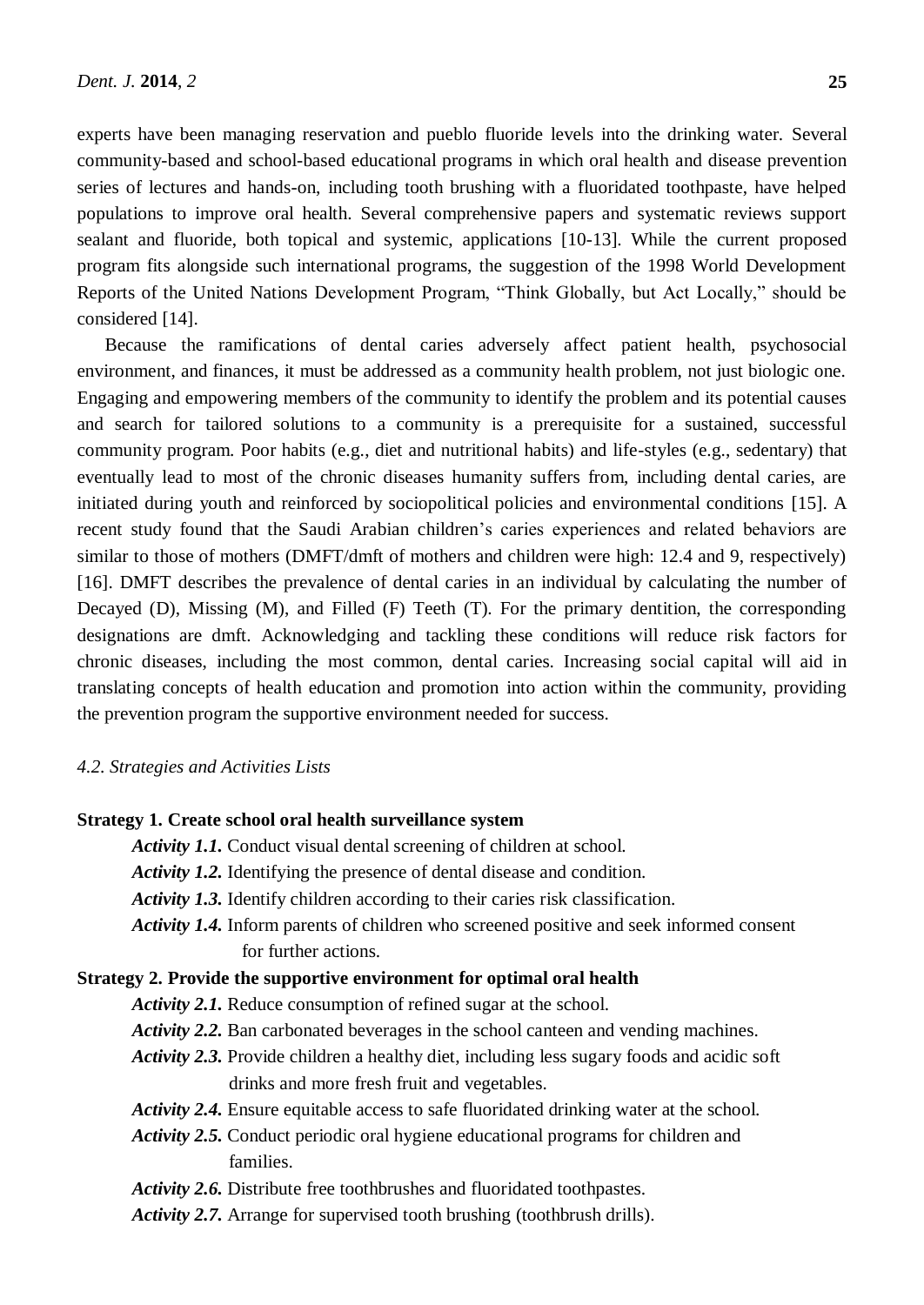# **Strategy 3. Apply fluoride varnish and dental sealants on high- and medium-caries risk children in school-based setting**

*Activity 3.1.* Contract well-trained dental hygienists for fluoride and sealant application.

*Activity 3.2.* Apply fluoride varnish four times per year.

*Activity 3.3.* Apply dental sealants on first permanent molars of first-grade children and second permanent molars of sixth-grade children.

*Activity 3.4.* Re-evaluate sealants every six-month interval and re-apply, if necessary.

## **Strategy 4**. **Provide treatment for existing dental diseases**

- *Activity 4.1.* Contract dental professionals (general practitioners, dental therapists, pediatric dentists).
- *Activity 4.2.* Purchase a mobile dental clinic for providing on-site dental care to children.
- *Activity 4.3.* Start with atraumatic restorative treatment (ART) or interim therapeutic restorations (ITR) to meet the basic service required and achieve caries control.
- *Activity 4.4.* Refer advanced cases of dental needs to contracted specialized dental clinics in school-linked settings.

#### **Strategy 5. Increase awareness of opportunities for organized actions**

- *Activity 5.1.* Build relationships with local people who will benefit from the program and understand their realities.
- *Activity 5.2.* Conduct society needs assessments through an epidemiologic survey.
- *Activity 5.3.* Create a dialogue, asking people their opinions concerning the oral health program and their perceived priorities.
- *Activity 5.4.* Cooperate with groups already working in the area to benefit from their knowledge and experience.
- *Activity 5.5.* Integrate parents in the school program as auxiliaries.
- *Activity 5.6.* Integrate dental school programs into the curriculum.
- *Activity 5.7.* Integrate oral health into maternal and child health programs.
- *Activity 5.8.* Work with the official figures to create food legislation to better label of products, increase the cost of highly-carbonated beverages, and reduce the price of healthy alternatives.

# **Strategy 6. Monitor, evaluate, and revise the program**

*Activity 6.1.* Create a surveillance system for all program's activities.

- *Activity 6.2.* Monitor program progress meeting stated objectives, how well personnel are doing their jobs, and how well equipment and facilities are operating.
- *Activity 6.3.* Measure the progress of each activity.
- *Activity 6.4.* Identify problems in carrying out the activities and plan revision and modification.
- *Activity 6.5.* Plan for summative evaluation at the end of the program to evaluate its impact outcome.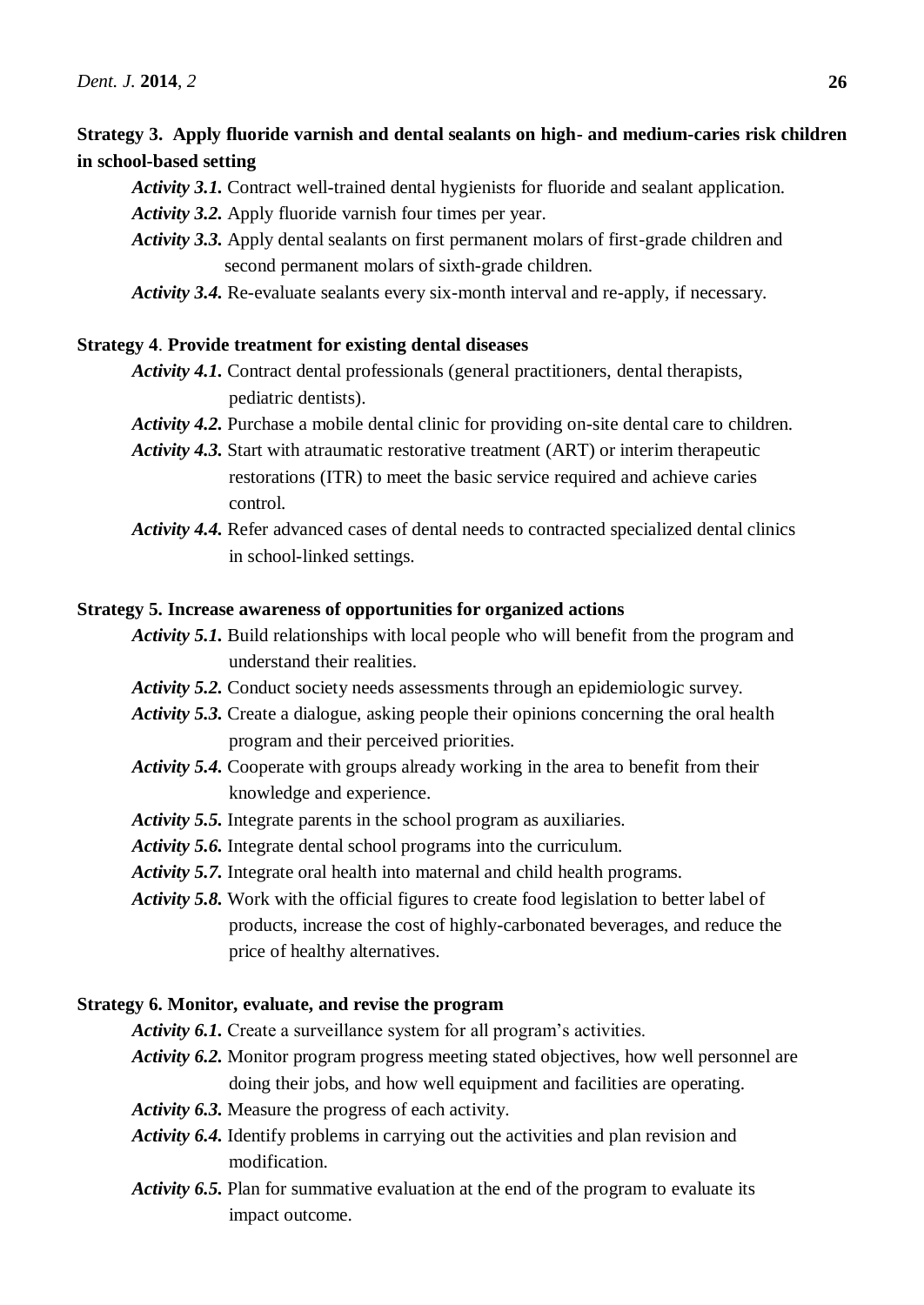Program strategies and activities support the public health pyramid (Figure 2) [6]. For example, the top of the pyramid (direct healthcare services) contains services directed to individuals (students), which have immediate effects on the health of participants (e.g., treatment of carious lesions). The next level, enabling services, contains health and social services supporting or supplementing the health of students, such as a nutritional education program provided at the school. The next level, populationbased services, offers services, such as food labeling. Finally, base of the pyramid contains the infrastructure of the health program, such as laws and regulations pertinent to the health of the people.

**Figure 2.** The program health pyramid.



#### *4.3. Specific Interventions*

- 1. Provision of dental treatment to increase the percentage of fillings in primary teeth (F) and in primary teeth (f) components to 90%. Pediatric dentists and general practitioners collaborate to achieve this goal.
- 2. Increasing the awareness of children and their parents toward the importance of oral health through organizing oral health education and promotion programs [17]. Schools teachers and dental health educators will collaborate to promote the importance of oral health in children.
- 3. Preventive measures including oral hygiene instructions and fluoride varnish to all children. Dental hygienists and therapists are responsible for achieving this goal.
- 4. Identification of early signs of dental disease in infants, toddlers, and preschoolers should be sought by targeting parents through dental health education sessions, emphasizing diet modifications to reduce sugar consumption and encourage supervised tooth brushing with fluoridated toothpaste, systemic fluoride supplements to children (the fluoride level in Tabuk's drinking water is well below the recommended level), professional fluoride varnish application, and sealants for primary molars [18].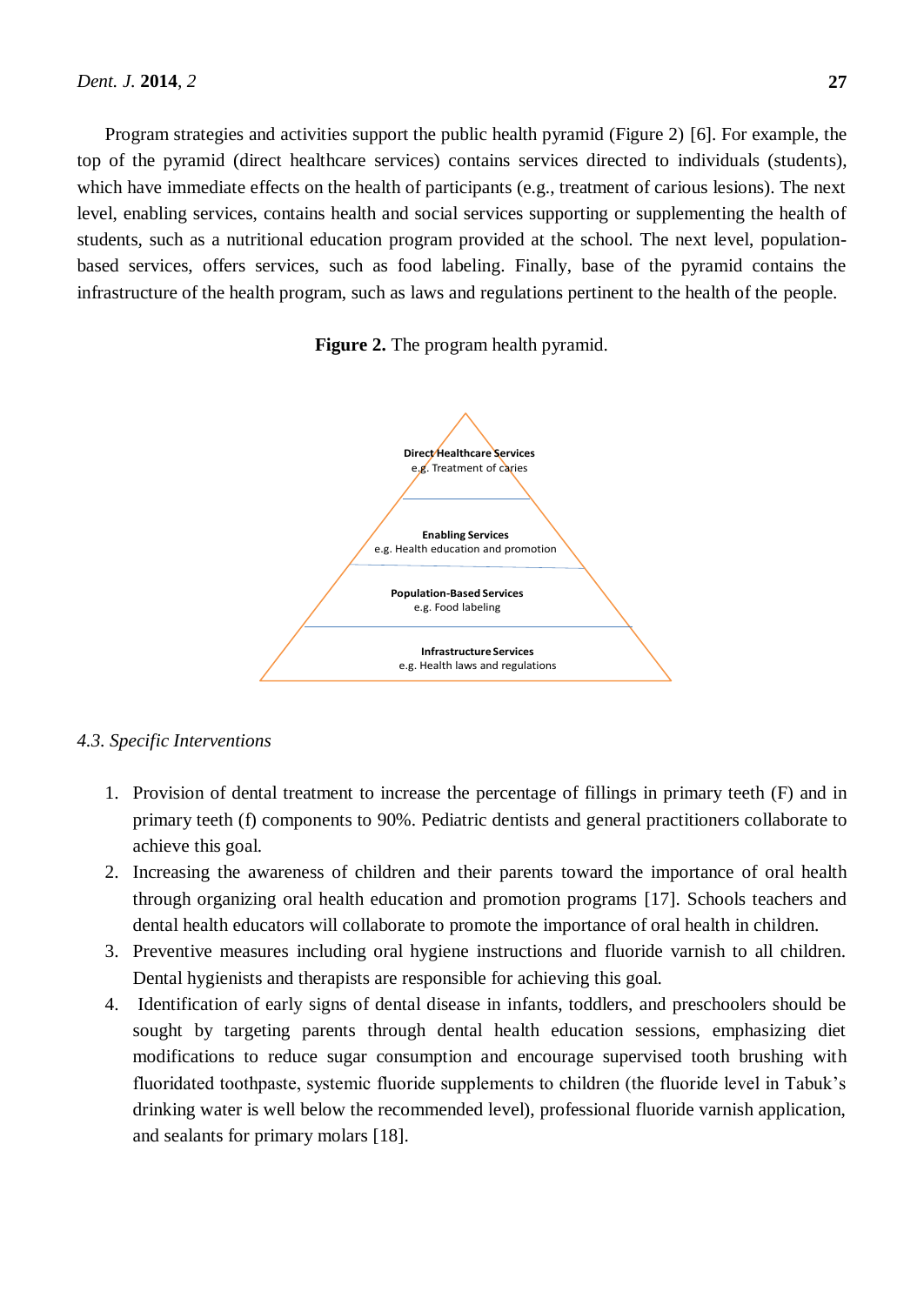## *4.4. Program Goals and Objectives*

The program goals and objectives are linked to causal theory (Figure 1) and specific interventional plans listed above. The program goals will be achieved when corresponding process and outcome objectives are met.

#### **Goal 1: Meeting the restorative dental needs of grades one and six Tabuk schoolchildren**

- *Objective 1.1:* Screening all available children in grades one and six to identify oral health needs and define teeth restoration needs.
- *Objective 1.2:* Recruiting practicing dentists, pediatric dentists, dental assistants, dental hygienists, and dental therapists to provide children with the needed restorative care.
- *Objective 1.3:* Providing restorative treatment for grades one and six children (whose parents signed the informed consent forms).

# **Goal 2: Promoting and applying evidence-based preventive activities that sustain oral health and prevent dental caries**

*Objective 2.1:* Adding fluoride to school public drinking water by the recommended level (0.7 ppm).

- *Objective 2.2:* Applying dental sealants on fully erupted first permanent molars of grade one students and second permanent molars of grade six students.
- *Objective 2.3:* Applying fluoride varnish on at least 90% of children.

*Objective 2.4:* Contacting the Ministry of Education to ban carbonated soft drinks and other junk foods in the school's canteen and vending machines.

# **Goal 3: Mobilizing and empowering the public and community organizations to recognize and apply solutions for the problem of caries in children**

*Objective 3.1:* Establishing community groups to identify oral health needs and define solutions through advocacy and promotion of oral health.

*Objective 3.2:* Organizing oral health campaigns in schools, hospitals, and work settings advocating a healthy diet that includes fresh fruits and vegetables instead of sugar and processed foods.

#### *4.5. Program Resources*

To implement the current program adequate resources must be specified and acquired. The resources required to meet the program's needs and successes encompass a variety of elements, including human resources, physical resources, transportation, informational resources, time, managerial resources, and monetary resources [6].

 Human resources are the cornerstone in planning, implementing, and evaluating a program, and encompass the expertise, experience, and capabilities of personnel. Personnel costs often constitute the largest portion of any program budget. The program's personnel can be divided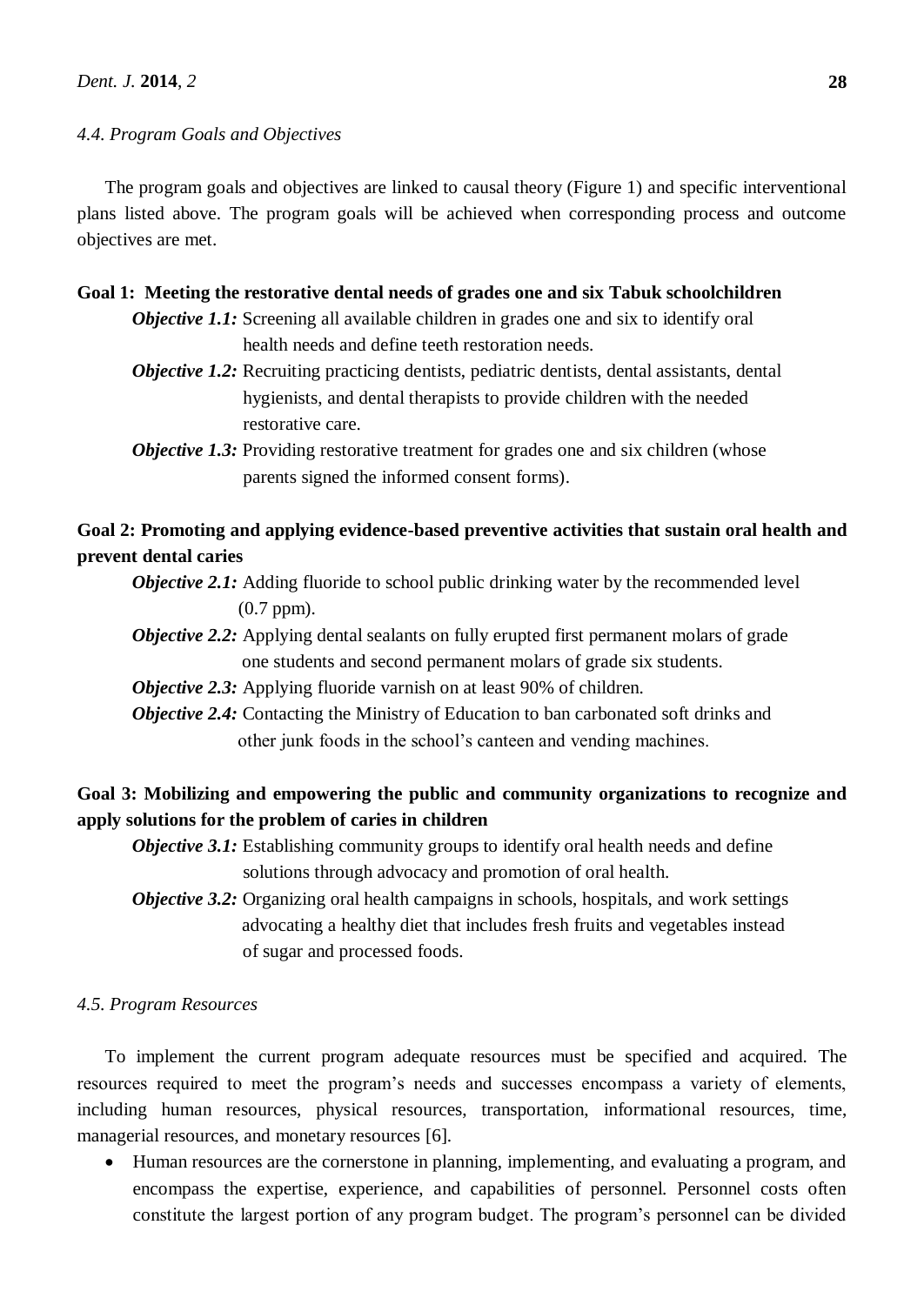into two types: dental staff and administrative staff. The program will be directed by a public health dentist and managed by the director of the program, who has several years of experience in school-based and school-linked dental programs. Additional personnel include dental assistants, dental hygienists, and a dentist, all holding current licenses from the Saudi Commission of Health Specialties and Ministry of Health. Riyadh College of Dentistry (RCD) has promised to provide this program with these personnel. The dental students from RCD will serve as dental educators and will help the licensed dental staff in screening, fluoride varnishing, and applying sealant, and administrative work. The program plans to hire an evaluation specialist with a lump sum and a program secretary on a wage basis. Off-site personnel include postgraduate students and academic instructors in RCD pediatric dental clinics who will provide specialized dental care for a portion of schoolchildren referred to receive advanced restorative care. The program has a plan to recruit volunteers from the local community, such as schoolteachers and a school nurse.

- Physical and Informational Resources include material resources, facilities, supplies, hardware and software, and equipment. The dental mobile van, provided by the SDS, is equipped to provide basic dental care such as simple restorations and simple extractions. Taking radiographs are also possible, if needed. On-site materials and equipment to provide the intervention include fluoride varnish, dental sealants, disposable screening tools, personal protective equipment, and educational materials and handouts. Ministry of Defense Medical Services Division (MDMSD) will provide office equipment, such as computers, fax machines, and photocopiers, by using their well-equipped offices, which also include staff members who will bring informational knowledge to the program.
- Transportation. The program staff members will be compensated for transportation expenses from and to the target school. Families will be responsible for taking their referred schoolchildren to RCD facilities.
- A timeline for each goal and objective has been provided in the 'program goals and objectives' section.
- Monetary Resources: Aside from the services, facilities, personnel, and equipment RCD and SDS pledged to offer, MDMSD has offered to provide successive grants to our program to meet its financial requirements based on balance sheets and budget.

#### *4.6. Budget*

The total cost of this program is divided into direct costs (personnel and non-personnel) and indirect costs. The personnel costs are salaries and wages, fringe benefits and consultants and contractual costs. The non-personnel costs are materials and supplies, equipment, communications, travel (domestic and foreign), and other expenses, such as those related to arranging or attending a symposium. Indirect costs are intangible costs, such as lights and maintenance.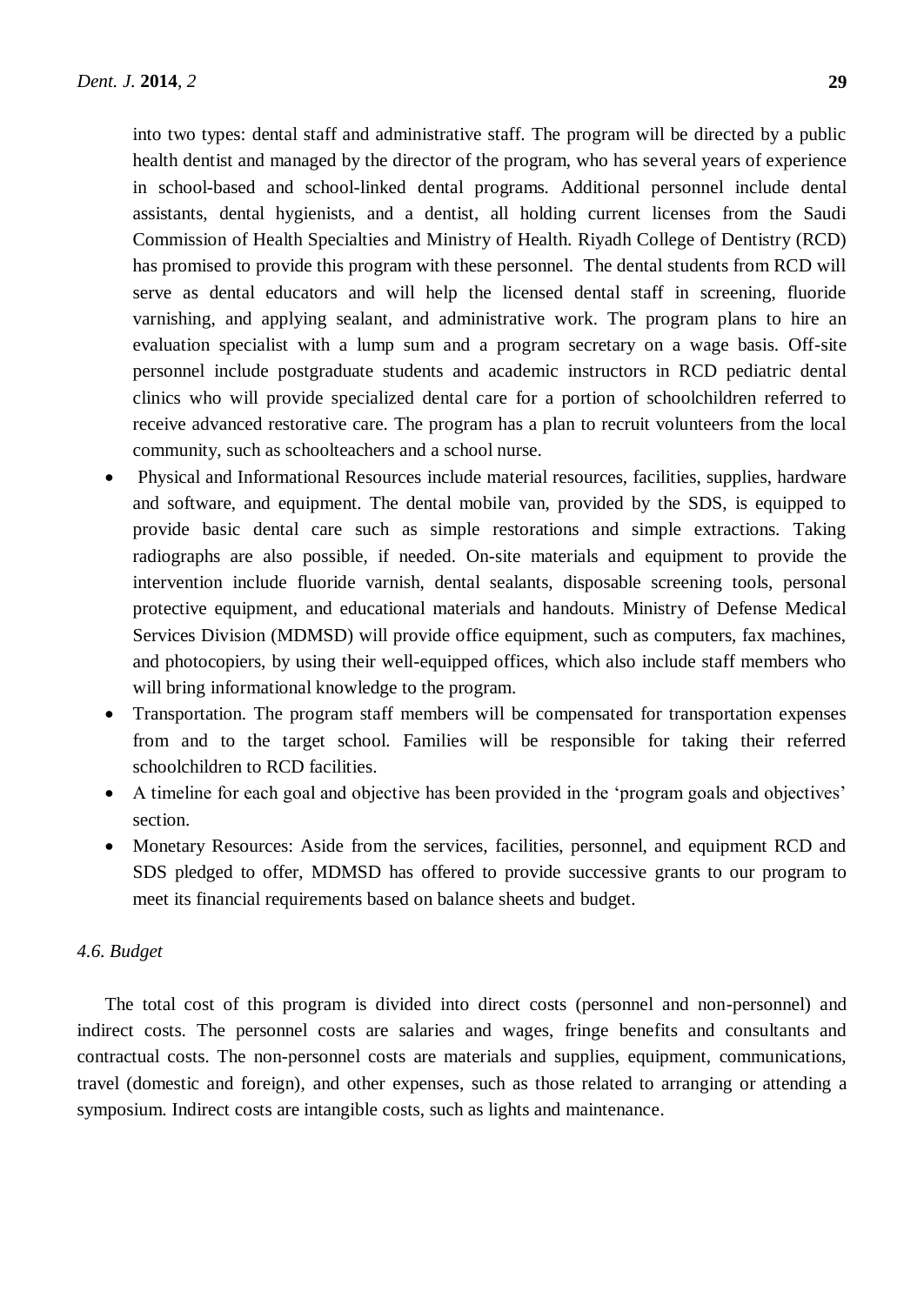#### *4.7. Program Partners*

For achieving the program's objectives, partners from several units and organizations will be included. As Tabuk is in a primarily military area, we start with Ministry of Defense Medical Services Division because it has the proper authority to approve and assist the program. As military personnel and their dependents are medically and dentally served via Northwest Armed Forces Hospitals, we need to include these facilities as network partners. King Adulaziz Military City should be contacted also for potential appointments or contracts with specialists/consultants in public health dentistry, hygienists, and dental health educators, as there is a lack of personnel in these fields. Ministry of Education should be contacted to provide schoolchildren with fluoridated toothpastes and brushes, non-cariogenic snacks, and drinks, and oral health education sessions in schools. In addition, Saudi Dental Society (SDS) represented by the Saudi National Campaign against Tooth Decay among Children will be contacted to raise awareness toward these groups of children, and seek help by providing the project with one of their mobile dental vans. The SDS, in collaboration with several leading manufacturers of oral care products such as Oral-B and Colgate, conducts school-based oral health education to promote behavior conducive to health among schoolchildren, and distributes free fluoridated toothpastes and brushes in addition to educational materials and motivational stickers.

Another partner, which showed a keen interest in pursuing this project, is Riyadh College of Dentistry (RCD). RCD has generously offered to provide the program with two portable dental units, one dentist, three dental assistants, three dental hygienists, and an indefinite number of dental students. It also offers treatment for children in need of advanced restorative care in its pediatric dentistry unit. Based on that, the program activities will take place in the school, including screening, oral health education, sealants and fluoride varnish application, and ART (or ITR). Other advanced restorative treatment, including extraction and/or pulp therapy, will be referred to RCD's clinics. Students, parents, and school staff members are the cornerstone of any successful program targeting schoolchildren and, therefore, their understanding of the importance of the program and their willingness to help is a prerequisite to a fruitful outcome.

#### *4.8. Program Outlines and Logistics*

The program outline was as the following:

- Screening and oral health education in the school
	- Hygienists, accompanied by dental students, provided schoolchildren with screening and oral health education, as well as appropriate recommendations and referrals.
	- The venue to screen the children were the classrooms, school gymnasium, auditorium, and school nurse's clinic.
- School-based fluoride varnish and sealant application
	- **Prior to the visit, the school's principal and nurse was contacted for arranging a day for** the activity.
	- Parental consents were secured for children to receive fluoride varnish and sealant.
	- The dental assistants assembled the portable equipment on the school premises.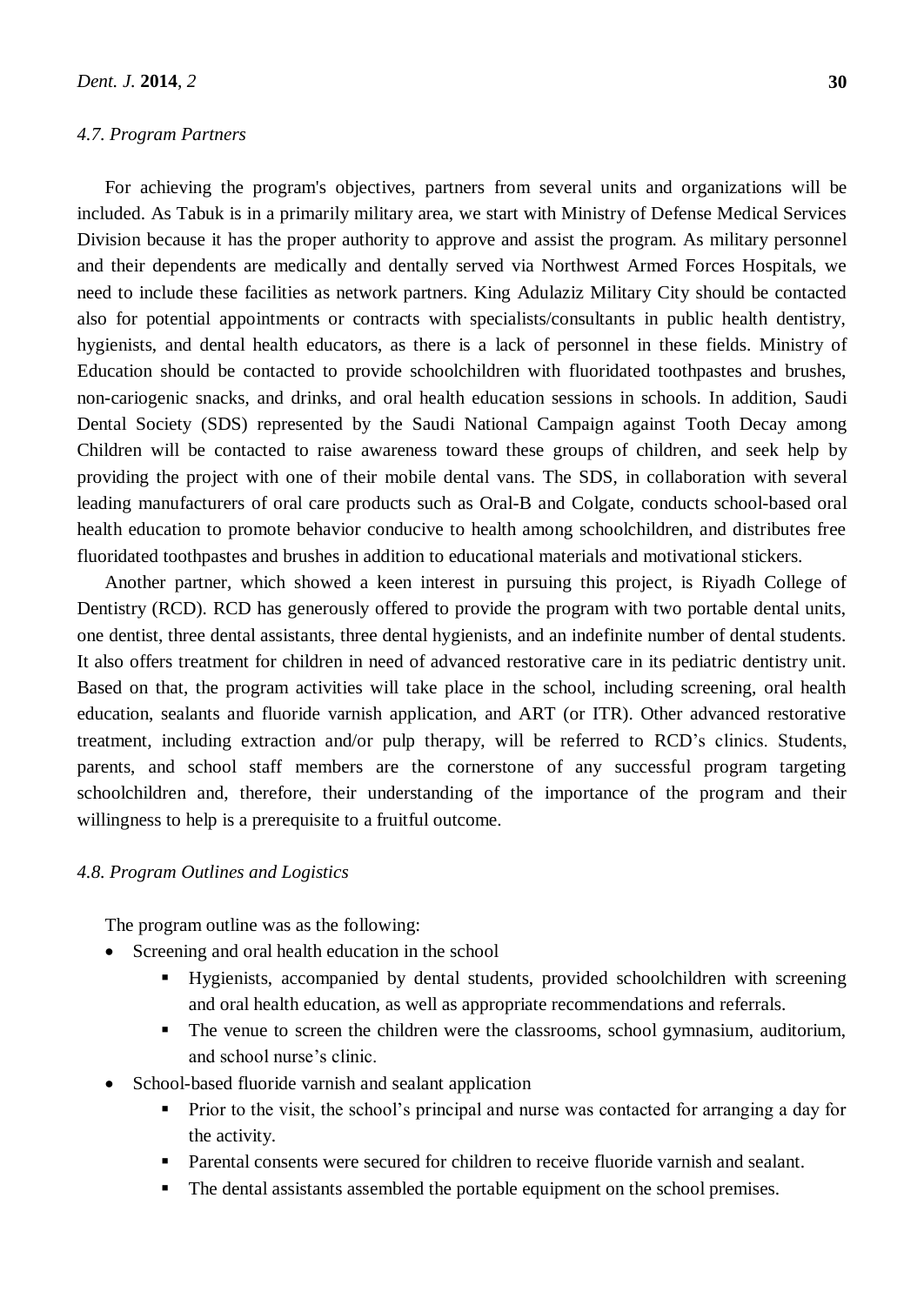- The hygienists applied fluoride varnish and sealants on children. About ten children received the assigned dental work per visit.
- Under the supervision of the public health dentist, dental students provided oral health education for children.
- **Preventive services provided to the children were recorded for monitoring sealant** retention rates through the ongoing screening program.
- Advanced restorative cases were referred to the RCD's pediatric dentistry unit to receive specialized dental care.

#### **5. Pilot Program Implementation and Assessment**

As mentioned previously, the dental department in a private dental college (RCD) and oral health product manufacturers (Colgate-Palmolive and GlaxoSmithKline) agreed to be part of the project. They helped meet the goals of applying fluoride varnish and dental sealants on high- and mediumcaries risk children in school-linked settings, providing treatment for existing dental diseases either under local anesthesia or in the operatory room under general anesthesia, and increasing awareness of children and their parents toward the importance of oral health through organizing education and promotion programs and distributing free toothbrushes and/or fluoridated toothpastes. Dental treatments were provided under substantial discounted fees or by accepting most insurance plans. Other services were provided at no charge.

Forms including appraisal of children's nutritional intake, oral hygiene status, and parents' perceptions toward the importance of the children's oral health status to general health and well-being were constructed. These forms were completed at baseline and after providing oral health education/promotion and dental treatment to ascertain the impact of the program's interventions on the oral health status of children and their families.

The WHO standard for surveying caries that is based on dmft/DMFT (Decayed, Missing, or Filled Primary and Permanent Teeth) was followed [19]. Further, children were classified according to need for dental care: children who were in urgent treatment need (children who are in obvious pain at the time of examination, visible infection, gross swelling, or presence of pus), and those who had visible decays but without urgent treatment needs. Diet evaluation forms were also distributed for recording everything the child eats or drinks within five days. The ADA's Risk Assessment forms were used as a tool to evaluate a patient's risk of developing caries.

Oral hygiene was assessed using the Debris Index, the most common index used to evaluate children's oral hygiene practices [20]. Each child was given a disclosing tablet to chew for visualization of soft and hard deposits. Using age appropriate language, the composition, distribution, and effects of plaque were explained and methods for daily removal were demonstrated. Parents were invited to take an effective responsibility toward their children's oral-health care. One-to-one education to parents emphasizes key messages, including regular dental visits, signs of early carious lesions, tooth brushing, use of fluoride toothpaste, feeding practices, and reduced cost treatment options. Forms for documenting oral hygiene instructions were given verbally and/or along with printed materials.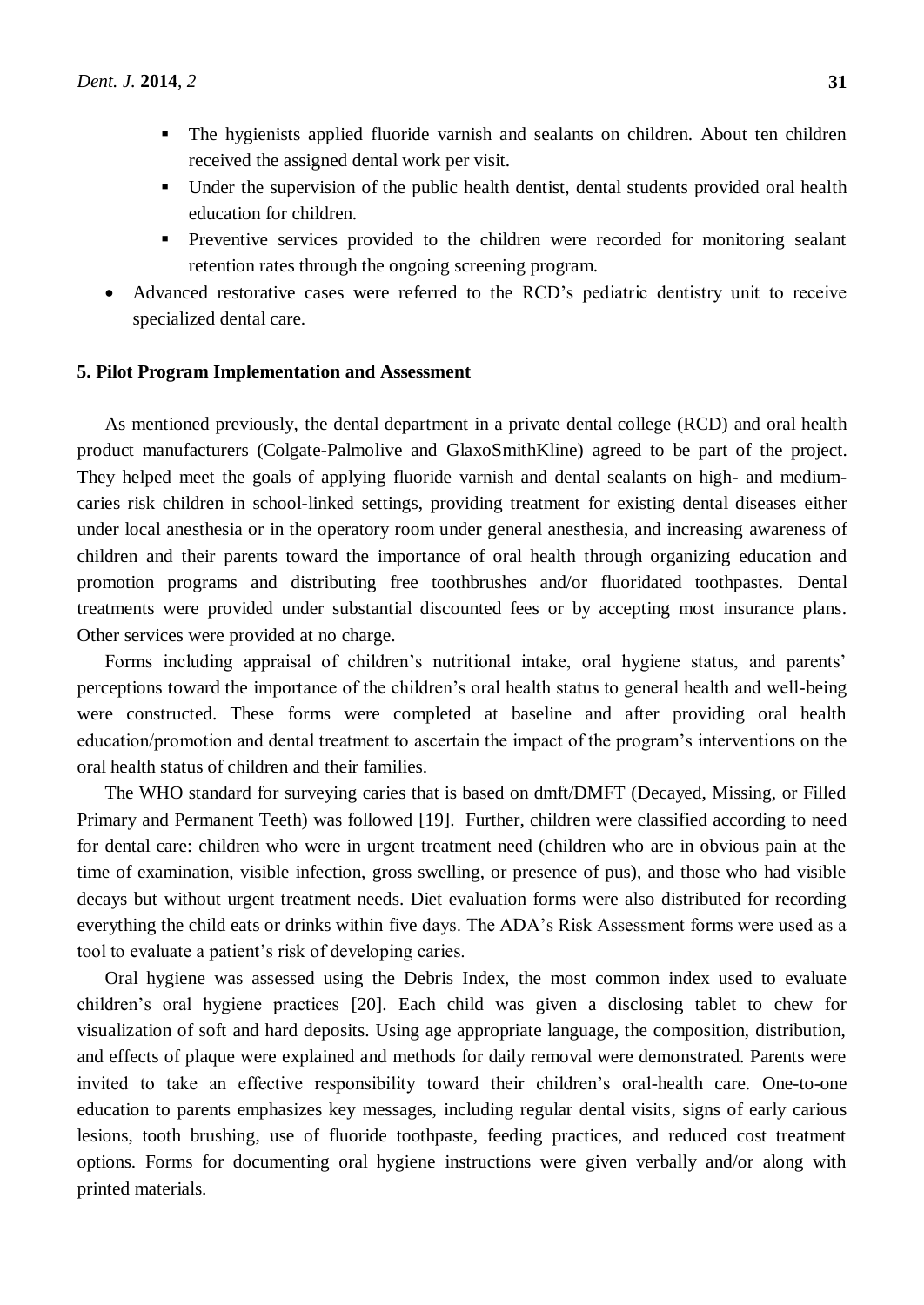The debris from six preselected tooth surfaces was scored as the following: 0 no debris or stain present; 1 soft debris, covering not more than 1/3 of tooth surface; 2 soft debris, covering more than 1/3 but not more than 2/3 of the tooth surface; 3 soft debris covering more than 2/3 of tooth surface. After the scores for debris are calculated, the debris scores were totaled and divided by 6, the number of segments scored [21].

Each child received professional oral cleaning with fluoridated prophylaxis paste followed by fluoride varnish application (Clinpro White Varnish, 3M ESPE). The varnish takes a few minutes to put on the teeth. It helps prevent initiation of dental caries and slow down progression of existing decay. In addition, each child was given a kit, containing a toothbrush, fluoridated toothpaste, and a dental floss. Hand-outs and flyers emphasizing the importance of oral-health care and how it can be achieved were distributed to children and families. An important segment of this project was to explore oral-health-related quality of life (OHRQoL) of children as reported by parents. OHRQoL is a concept that was originally conceptualized in 1978 in a discussion of the relationship between the mouth and patient quality of life [22]. It is defined as that part of a person's quality of life affected by the oral health. This concept focuses on the patient as a whole and, therefore, emphasizes the holistic model of oral health.

More recently, a number of oral-health-related quality of life (OHRQoL) scales have been developed and validated [23]. As children—very young children, in particular—are often not reliable sources of information for medical purposes (e.g., diagnosis), parents are relied on as informants for measuring child OHRQoL [22]. The instrument used here consists of four sections. Section 1 consists of two items, asking about the oral health status in general (item 1) and how much the child's overall wellbeing is affected by the condition of his oral health (item 2). Section 2 consists of 14 items, focusing on the signs and symptoms of oral disease the child experienced during the last three months. Section 3 consists of 19 items, on the effects of oral disease on the child's feelings and everyday activities. Section 2 and Section 3 comprise a Parental-Caregivers Perceptions Questionnaire (P-CPQ). Section 4 consists of 14 items, focusing on the effects of child's oral disease on parents and other family members; this is known as a Family Impact Scale (FIS). All items are scored using 5-point Likert-type response options. A P-CPQ consists of 33 items, measuring certain domains: oral symptoms (six items), functional limitations (eight items), emotional well-being (nine items), and social well-being (ten items). A FIS scale consists of 14 items, measuring certain domains: parental/family activity (five items), parental emotions (four items), and family conflict (four items).

The remainder of this document presents comprehensive data on the sample of schoolchildren who received comprehensive dental treatments at the referral center.

#### **6. Results**

#### *6.1. Findings on Caries and Other Relevant Demographic Information*

There were 48 total patients: 26 males and 22 females. The average age was 6.42 (*SD* 2.36) with a range from three to 13 years. The mean dmft was 9.33 (*SD* 3.74; range 2 to 19) and the mean DMFT for 22 children who have permanent teeth was 3.27 (*SD* 1.54; range 0 to 5). Thirty-six schoolchildren were classified as in need of urgent dental care and 12 as having visible decays but without urgent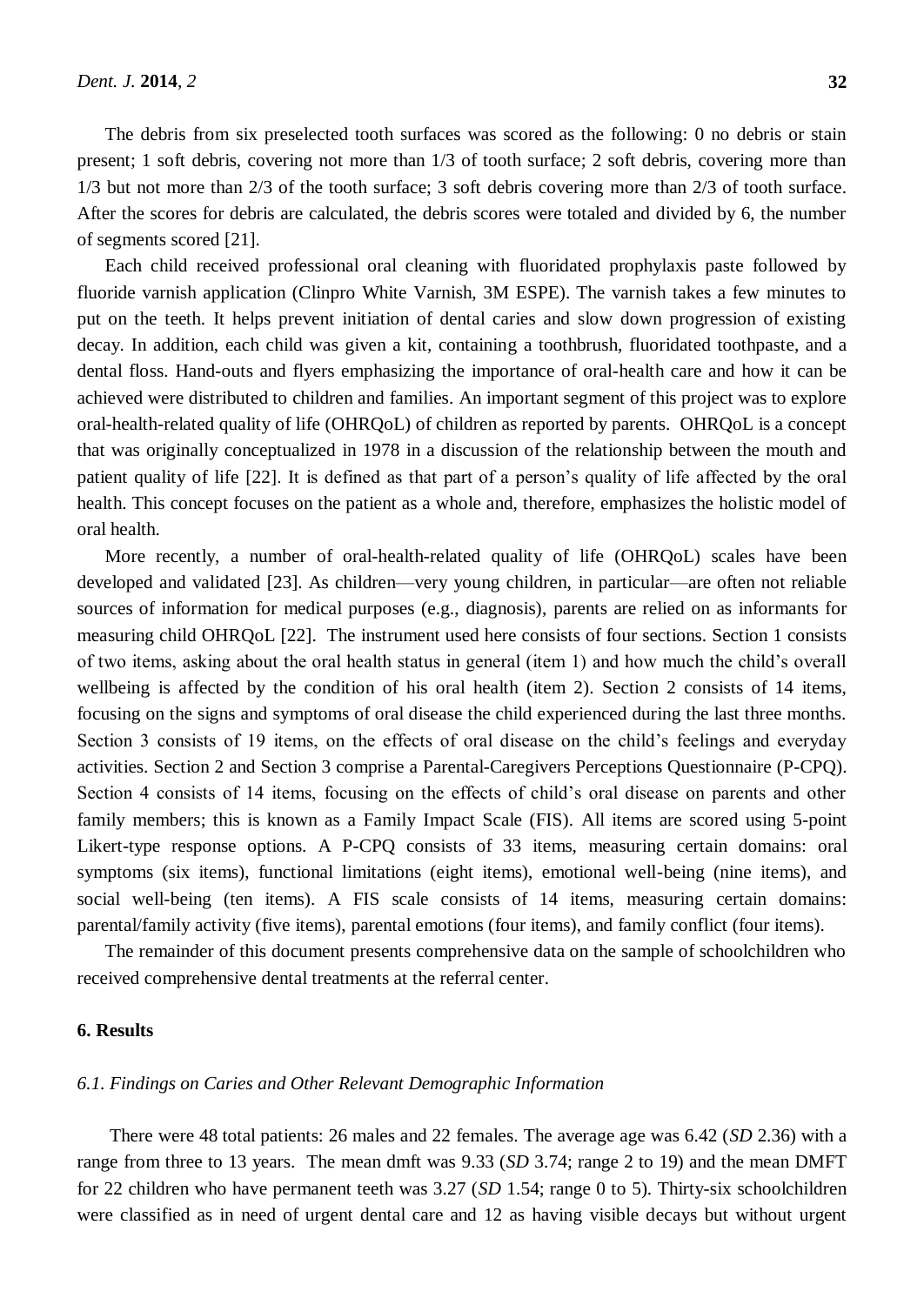dental needs. Table 1 summarizes the number of schoolchildren examined and received the dental care and their pertinent data. It includes children who were referred to a specialized dental center and, therefore, can be considered as representing the children who are severely affected by dental disease.

| Number       | Sex |    |        | dmft(SD) | <b>DMFT</b> |        |            | <b>Urgent Need</b> |     | Insurance |
|--------------|-----|----|--------|----------|-------------|--------|------------|--------------------|-----|-----------|
| <b>TOTAL</b> | М   | н  | M      |          | M           | н      | <b>ves</b> | no                 | ves | no        |
| 48           | 26  | 22 | 9.84   | 8.72     | 2.4         |        | 36         |                    | 48  | $\theta$  |
|              |     |    | (3.93) | (3.49)   |             | (0.60) |            |                    |     |           |

#### **Table 1.** Characteristics of Patients Received Dental Care.

M: male; F: female; SD: standard deviation; dmft: Decayed, Missing, or Filled Primary Teeth; DMFT: Decayed, Missing, or Filled Permanent Teeth

#### *6.2. Dental Reimbursement*

Health services, including oral healthcare, are mainly provided by the Ministry of Health hospitals and its primary and specialized health centers. Those services are provided free of charge to Saudi nationals (23.5 million people) and with fees to non-nationals (5.5 million) [24]. It is admitted, however, that the organization of health service delivery needs to be improved [25]. There is an increased participation from the private sector in the provision of medical and dental healthcare, particularly with the recent large number of companies specializing in health insurance [1]. It is evident from Table 2 that all children had private or public dental insurance. Table 2 demonstrates number of children according to their types of health insurance. There were six health insurers providing dental coverage along the health coverage with different benefits. The majority of children are covered by public insurance known as SCECO (28 patients or 58.3%). While SCECO reimbursement rates are lower than other health insurance companies, it has two advantages to beneficiaries: no deductibles and no annual maximum limits. Many health-care providers do not accept SCECO enrollees; however, RCD accepted them as part of its service to society through the current program.

**Table 2.** Types of Health Insurance

| Insurers                                                   | <b>SCECO</b> | <b>Bupa</b> | <b>NCCI</b> | Shield | Medi-Visa GlobMed |            |
|------------------------------------------------------------|--------------|-------------|-------------|--------|-------------------|------------|
| No. patients $(\%)$ 28 (58.3%) 4 (8.3%) 8 (16.7%) 2 (4.2%) |              |             |             |        | 4 (8.3%)          | $2(4.2\%)$ |

#### *6.3. Oral Health and Quality of Life*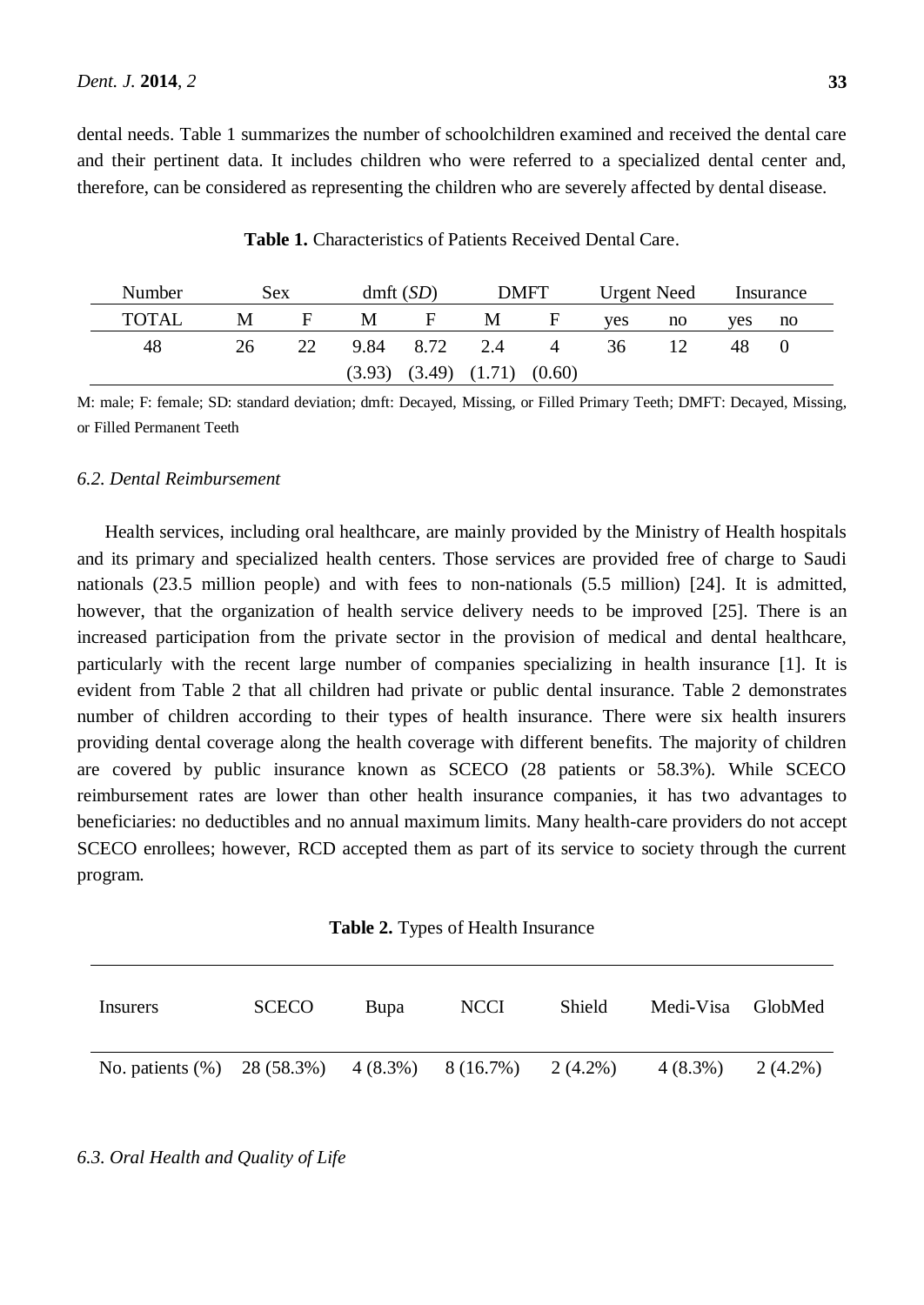Forty-eight OHRQoL questionnaires were completed by 48 children's parents (26 father and 22 mother; average age 43.3 [*SD* 9.8]). The two general questions asked how parents would rate the health of their child's teeth, lips, jaws and mouth and how much parents believed a child's overall wellbeing was affected by the condition of his/her teeth, lips, jaws or moth. Table 3 and Table 4 present the distribution of scores.

**Table 3***.* Distribution of Parents' Answers to the Global Question: How would you rate the health of your child's teeth, lips, jaws, and mouth?

|            | Answers    |            |            |            |               |  |
|------------|------------|------------|------------|------------|---------------|--|
|            | Poor $(0)$ | Fair $(1)$ | Good $(2)$ | V. Good(3) | Excellent (4) |  |
| Number     | 24         | 1O         |            |            |               |  |
| Percentage | 50%        | 20.8%      | 25%        | 4.2%       | 0%            |  |

**Table 4.** Distribution of Parents' Answers to the Global Question: How much is your child's overall wellbeing affected by the condition of his/her teeth, lips, jaws, or mouth?

|            |                  |                   | Answers    |             |                 |
|------------|------------------|-------------------|------------|-------------|-----------------|
|            | Not at all $(0)$ | Very little $(1)$ | Some $(2)$ | A lot $(3)$ | Very much $(4)$ |
| Number     |                  |                   |            |             | 18              |
| Percentage | 8.3%             | 20.8%             | 16.7%      | 16.7%       | 37.5%           |

It is evident that half of the parents rated their children's oral health as poor, with 21% and 25% as fair and good, respectively. More than one third of the parents indicated they believe that there is a "very much" relationship between overall wellbeing and the condition of the child's oral health. Interestingly, 8.3% believe there is no relationship between the two; 21%, 17%, and 17% think the relationship is "very little," "some," or "a lot," respectively.

The question asked parents about pain in the teeth, lips, jaws or mouth (question number 3) was important because pain is usually the driving reason to seek medical/dental help. Twelve (25%) parents reported their children as having "every day or almost every day" pain related to oral cavity, while eight (16.7%) reported "often," 18 (37.5%) reported "sometimes," 6 (12.5%) reported "once or twice," and four  $(8.3\%)$  reported "never." Pearson correlation between oral health status and pain  $(1<sup>st</sup>$  item and  $3<sup>rd</sup>$  item) was found to be 0.417 ( $P = 0.003$ ), which is medium in strength. This suggested that pain is an important factor in parents' estimation of the status of their children's oral health.

Section 2 of the questionnaire focuses on the signs and symptoms the child experiences due to his oral health condition. The mean score was 19.70 (*SD* 8.79), which compares very well with that reported in another study using the same tool  $(21.02 \pm 18.14)$  [23]. Section 3 of the questionnaire focuses on the effects of oral health status on children's feelings and everyday activities while section 4 focuses on the effects of oral health on parents and other family members. The mean scores for these two sections were 15.34 (*SD* 11.12) and 17.41 (*SD* 11.47), respectively. These findings suggest that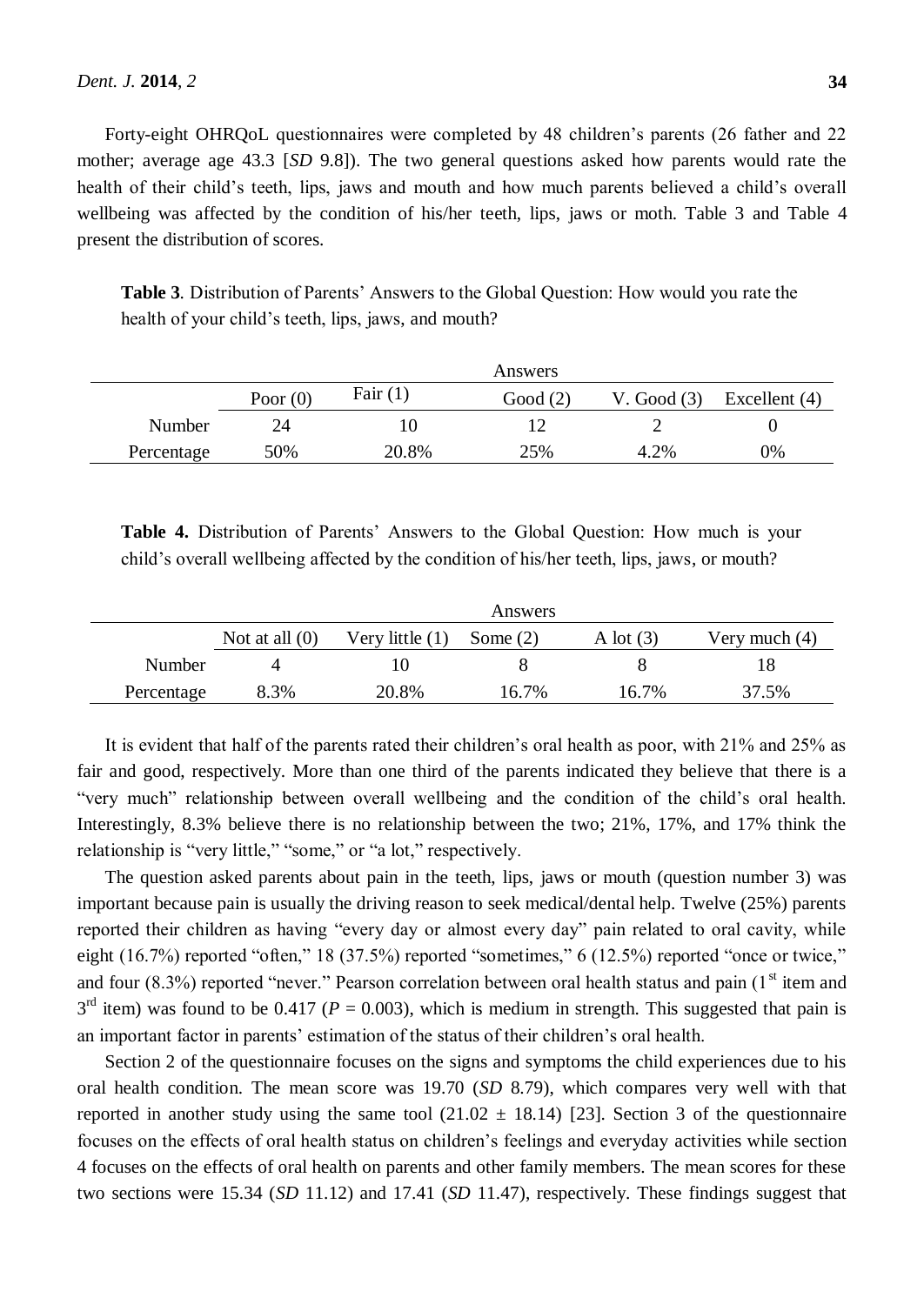parents considered the signs and symptoms of the oral/dental disease that children manifest with the highest magnitude while considered the effects of oral disease on children and families' quality of life with less magnitude. The differences in scores were not statistically significant, however.

The responses to item 49 which asked whether "the oral health condition of the child caused financial difficulties for your family," indicated that negligence of oral health condition is unrelated to financial difficulties as 38 (79.2%) parent reported "Never," six (12.5%) reported "One or twice," and four (8.3%) reported "sometimes."

#### **7. Program Evaluation: Process and Outcome**

The program's main evaluation effort focused on the process and outcome objectives, outlined in its proposal.

#### *7.1. Oral Health Assessment: A Pre-Post Design*

Table 5 shows the Debris Index (DI) scores of the patients at baseline and at the follow-up appointment, after about one week.

**Table 5.** Debris Index (DI) Mean Scores at Baseline and After One-Week of Oral Health Education

|                | DI (Baseline) | $DI$ (Follow-up) |      |       |
|----------------|---------------|------------------|------|-------|
| DI mean $(SD)$ | 3.74(0.61)    | 3.12(0.70)       | 9.86 | 0.000 |

The mean DI score was 3.74 (*SD* 0.61) at baseline and decreased to 3.12 (*SD* 0.70) at follow-up sessions. Paired-samples *t*-test found the difference to be significant (mean difference 0.61 (*SD* 0.42), *t* 9.86, *df* 47, *P* < 0.001). However, the post-oral health instruction DI scores were higher than those reported in Saudi children in the same age group (mean 2.34) [20]. All children were classified as high-caries risk, based on their dental clinical condition and poor dietary habits. The current results are in agreement with those of Al-Wazzan (2004) who found a mean dmft score of 7.34 (*SD* 4.02) in school-aged children [20]. He also reported that 88% of children were consuming sweetened snacks three to four times per day, and 41% were not brushing their teeth. These results are consistent with the findings reported here and convey the importance of developing approaches to improve the oral hygiene and compliance with dietary recommendations.

Self-efficacy, as proposed by Bandura, plays an important role in determinant of behavior [15]. It is the conviction that a person is able to accomplish a behavior needed to bring about certain outcome. The approach, based on self-efficacy, involves the following:

- The patient accomplishes a large part of dental care, thus he/he plays an important role in controlling and making decisions on his own dental care.
- The dental provider has the task of providing knowledge and psychosocial support.
- Changing behavior is more likely to start and be maintained if freely chosen and were personally reasonable.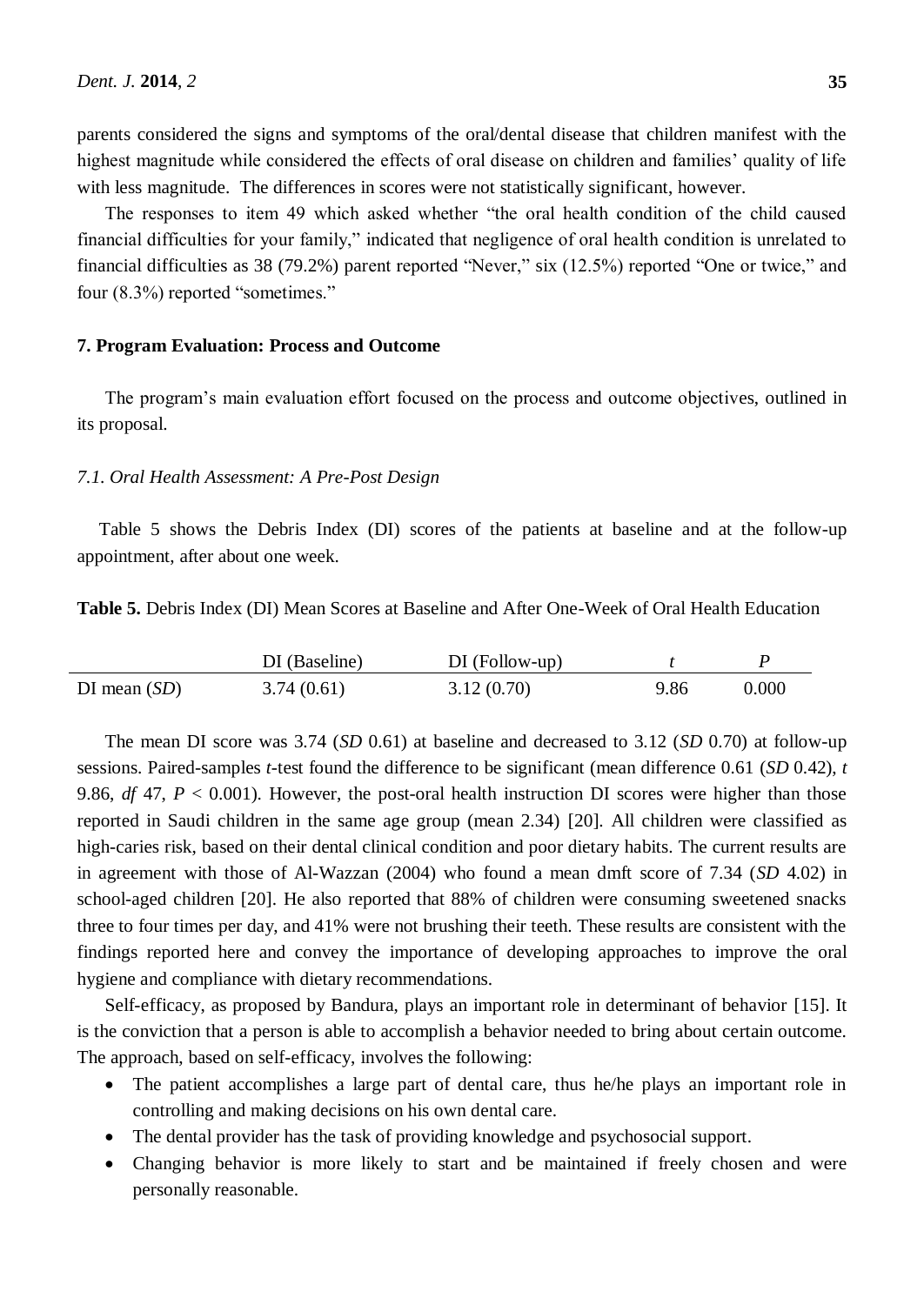Based on this, a dentist helps the patients to find their own competence to solve their problems, emphasizing self-efficacy and individual responsibility.

#### *7.2. Dental Sealants: Short-term Quality Evaluation*

Monitoring quality of provided services is an essential component of process evaluation. Resinbased dental sealants (Fisseal, Promedica) were provided to 11 patients and 28 first permanent molars were sealed. The remaining permanent teeth were found to be carious and in need of restorative care. Sealed molars were inspected by an experienced pediatric dentist about one-week after placement by another pediatric dentist. All sealants were found to adequately cover the occulsal pits and fissures, intact, and have marginal integrity, conforming to the requirements of sealant short-term retention checks.

#### *7.3. Dental Treatment Provided: An Audit*

Auditing implemented interventions is an essential part of process evaluation, and meeting restorative needs of the program's patients fulfill its immediate outcomes. Forty-eight patients received dental care during the course of the program; 378 composite resin (Filtek Z250, 3M ESPE) or resinmodified light-cured glass ionomer (Riva, SDI) restorations were placed. One-hundred and eighteen teeth received pulp therapy (pulpotomy or pulpectomy), ten of which received stainless steel crowns (SSCs). Seventy-two teeth were extracted due to caries.

Figure 3 shows the distribution of dental treatments provided. It is evident that SSCs were the least and this is explained by two reasons. First, many parents objected the metallic color of the crowns and preferred tooth-colored restoration. Second, and perhaps more importantly, no health insurance companies cover SSCs although they are the most durable restorations for primary teeth. The relative large numbers of teeth in need of pulp therapy or extraction indicate the advanced carious lesions due to negligence.



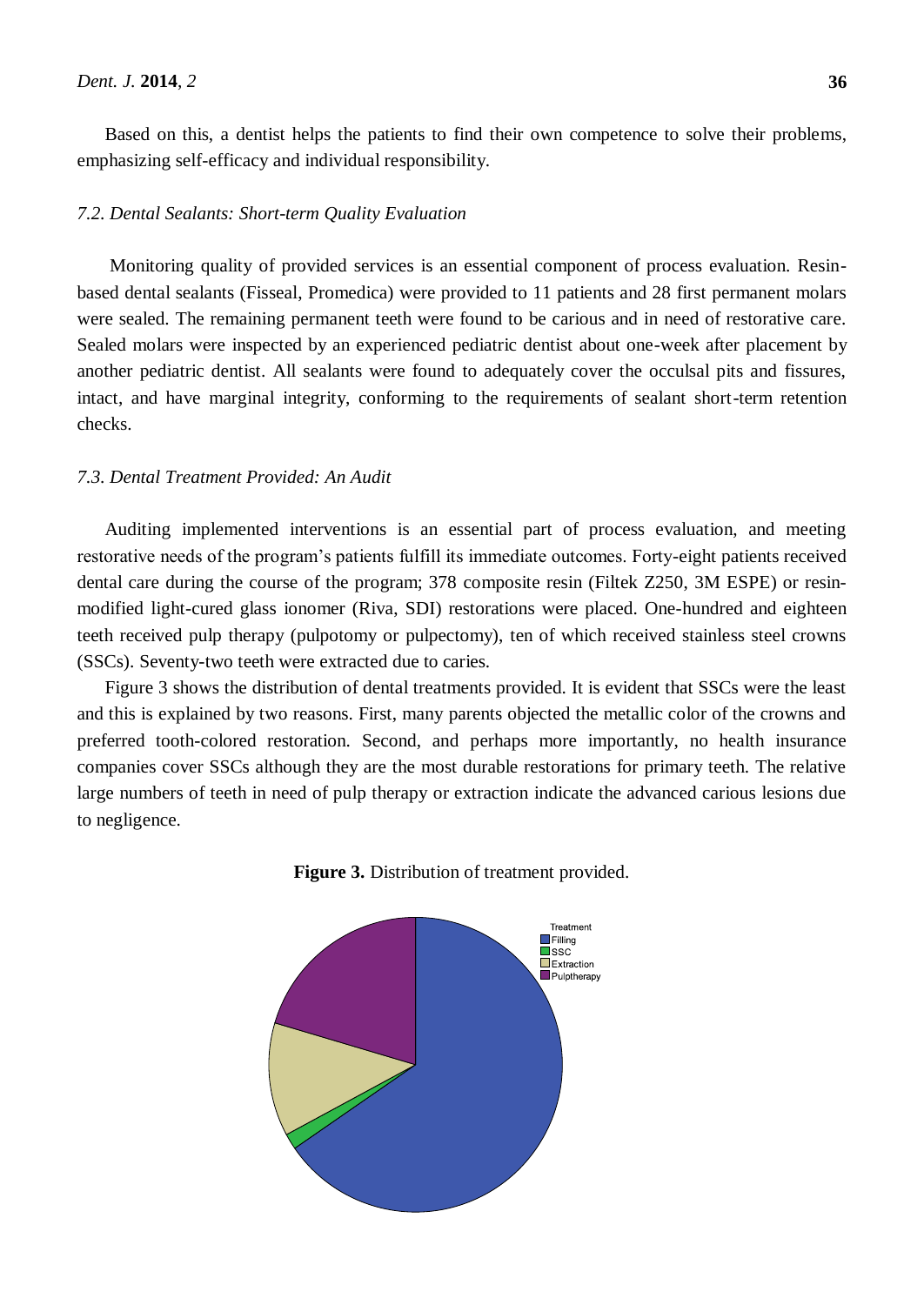#### *7.4. Printed Materials, Mass Media, and Professional Publications Had an Impact*

 After identifying critical belief targets, developing persuasive arguments to change beliefs, and choosing channels to deliver communication to the target population are required. This can be met by the strategies of health promotion, including social marketing, health education, collaboration, mass media, community organization, advocacy, and legislation [25].

The program developed a variety of products as parts of its planned interventions; most of the items were in both English and Arabic:

- Letters to schoolchildren's parents This document informed the parents about the program: interventions, objectives, and benefits.
- Examination Record This document recorded the results of the dental exam and required interventions. This form was taken from the Saudi Board in Pediatric Dentistry program and is produced in English only.
- Dental Report Card This card reported on the results of the dental screening, identifying certain oral health care needs. The card also informed parents about locations to seek care.
- Oral Health and Dental Sealant Flyers The goal of these flyers was educational, providing parents with additional information on the importance of oral health and how could be achieved.
- Power Point Presentations The presentations aimed to educate parents and involved stakeholders on oral health and its importance to general health.

In addition to printed materials, an interview with Saudi TV Channel 2 was carried out (http://www.youtube.com/watch?v=CWTvmfwOBXg) in which the dental educator promoted water fluoridation and other pertinent measures related to pediatric oral health, such as oral hygiene education and restriction access to sugary foods and beverages. Further, a publication titled *Managing Dental Caries in Children in Saudi Arabia* [24] has attempted to improve oral health status of Saudi Arabian children through describing the current situation and using evidence-based strategies for caries management, including prevention and treatment. The author concluded with a sincere call for the dental profession, the SDS, the government, university officials, and other stakeholders to agree on a set of guidelines to reduce the huge burden of oral disease in the country.

The recent Ministry of Health regulation, requiring the addition of fluoride to bottled water manufactured in Saudi Arabia, is a move in the correct direction and came in response to this and other efforts. This meets the program second goal (Objective 2.1): "Adding fluoride to school public drinking water by the recommended level." This program's outcome will ensure equitable access to safe fluoridated drinking water.

Intermediate and long-term outcomes will be evaluated when the program has been in existence for a few years. This evaluation should focus on established changes in knowledge, attitude, and then behaviors related to health brought about by the program's interventions, including mobilizing and empowering the public and community organizations to recognize and apply solutions for the problem of caries in children. The decrease of caries prevalence as determined by measuring DMF and def after a few years and comparing it to the baseline data assesses whether the program has accomplished its objectives as stated in the mission.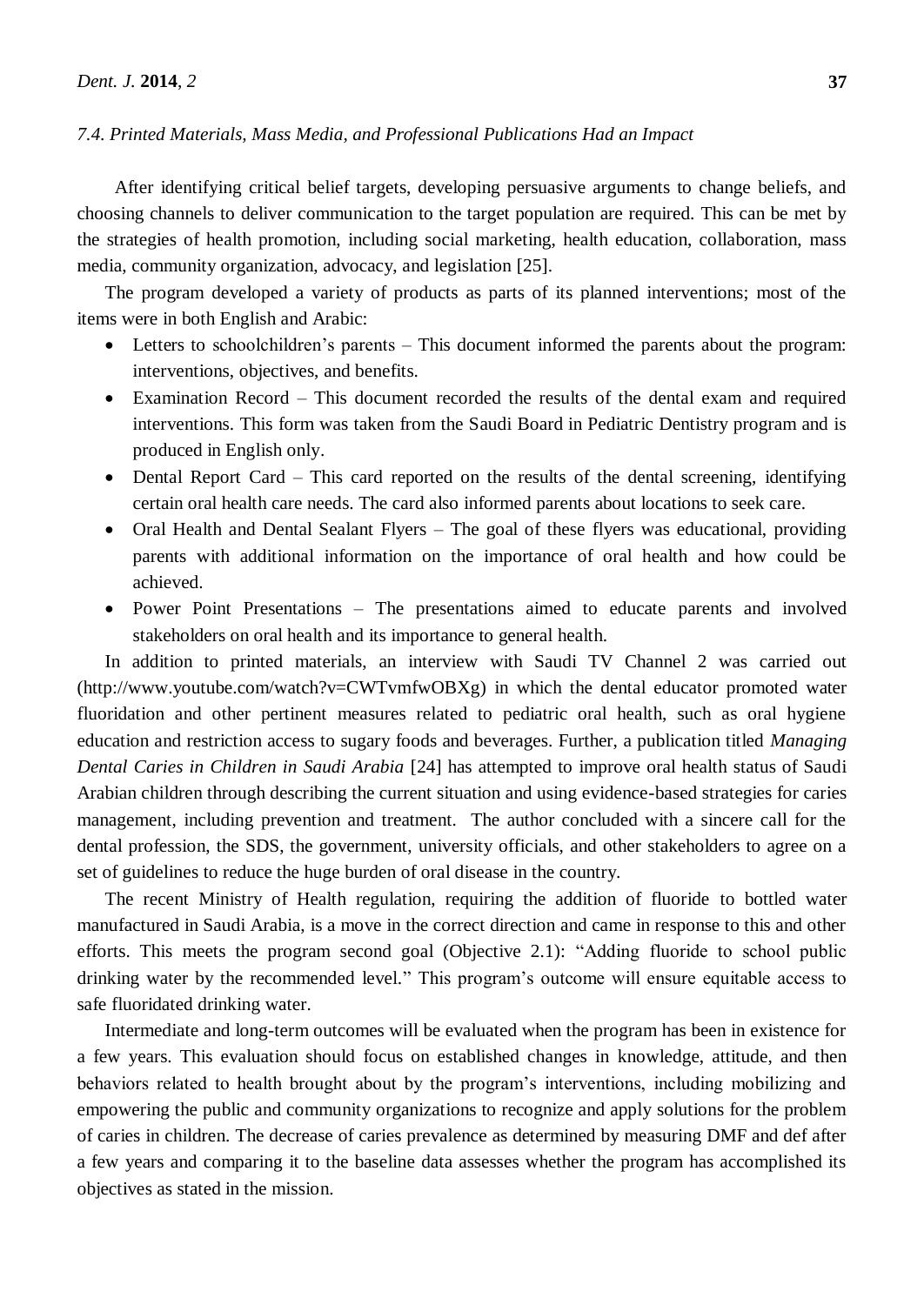#### **8. Limitations, Lessons Learned, and Future Plans**

The most significant limitation to this project was its short-term nature; longer-term project at the national level is needed to fully meet the restorative and preventive dental needs of Saudi Arabian children. Another limitation was that we do not have postoperative data for OHRQoL; the study would have been strengthened had we made a postoperative assessment. We are considering distribution of post-operative OHRQoL questionnaires to parents of children who completed dental treatment. This would enable the investigator to evaluate the effects of treatment on children's wellbeing and general health by comparing pre-operative findings to post-operative ones. Comparing pre-operative scores to post-operative scores for each domain (i.e., oral symptoms, functional limitations, emotional wellbeing, *etc.*) would reveal which domain is affected the most with dental treatment. Finally, the findings from this sample of children cannot by generalized because the sample is not necessarily representative of Saudi Arabian schoolchildren. It includes children who were referred to a specialized dental center and, therefore, can be considered as representing the children who are severely affected by dental disease.

The program intends to expand its services during the Academic year 2013-2014 to include children in other grades as well as add other schools.

## **9. Conclusion**

Management of caries has two main modalities: noninvasive (preventive) and invasive (restorative) and both were considered in this program. Application of fluorides and sealants along with improvement of a patient's oral hygiene and dietary control to prevent formation of lesion is considered primary prevention, and to enhance lesions remineralization is considered secondary prevention. Both types of prevention depend to a large extent on good patient compliance and on creating social and ecological environments conducive to health. The current program is addressing both modalities as the vast majority of children suffer from advanced dental disease that requires meeting the restorative needs of those children with an emphasis on prevention to prevent initiation of new carious lesions or recurrent caries around newly placed restorations.

#### **Acknowledgments**

The author would like to thank Jeffrey Chaffin, DDS, MPH, for his valuable comments and Ede Anast, PhD, for her help in editing.

#### **Conflicts of Interest**

The author declares no conflict of interest.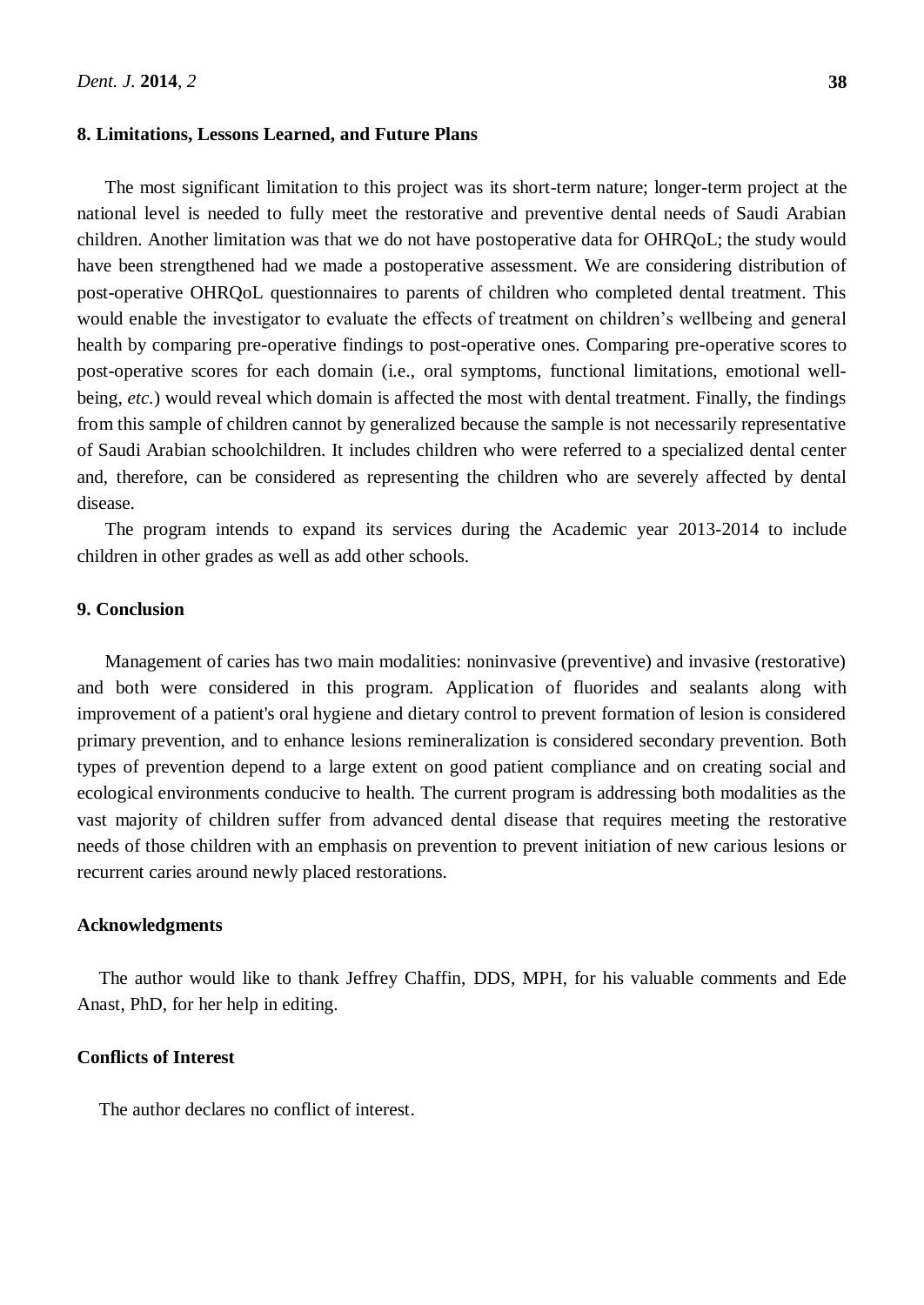#### **References and Notes**

- 1. Qutub, A.F.; Al-Jewair, T.S.; Leake, J.L. A comparative study of the health care system of Canada and Saudi Arabia: Lessons and insights. *Int. Dent. J.* **2009***, 59*(5), 277–283.
- 2. Morgano, S.M.; Doumit, M.; Al-Shammari, K.F.; Al-Suwayed, A.; Al-Suwaidi, A.; Debaybo, D.; Al-Mubarak, S. Burden of oral disease in the Middle East: Opportunities for dental public health. *Int. Dent. J.* **2010***, 60*(3S1), 197–199.
- 3. Musaiger, A.O.; Takruri, H.R.; Hassan, A.S.; Abu-Tarboush, H. Food-based dietary guidelines for the Arab Gulf countries. *J. Nutr. Metab.* **2012**. Available online: <http://www.hindawi.com/journals/jnume/2012/905303/> (accessed on 16 September 2013).
- 4. Sohn, W.; Burt, B.A.; Sowers, M.R. Carbonated soft drinks and dental caries in the primary dentition. *J. Dent. Res.* **2006***, 85*(3), 262–266.
- 5. Stewart, B.L.; Al Juhani, T.S.; Al Akeel, A.S.; Al Brikeet, H.A.; Al Buhairan, W.H.; Al Bundagji, N.H.; Abdullah, B.R. Caries experience in grades 1 and 6 children attending elementary schools at King Abdul-aziz Military City, Tabuk, Saudi Arabia. *Saudi Dent. J.* **2000***, 12*(3), 140–148.
- 6. Issel, L.M. *Health Program Planning and Evaluation: A Practical, Systematic Approach for Community Health,* 2nd ed.; Jones: Sudbury, MA, 2008.
- 7. Tobaloglu-Ak, A.; Eden, E.; Frencken, J.E. Managing dental caries in children in Turkey A discussion paper. *BMC Oral Health* **2009***, 9*, 32. doi:10.1186/1472-6831-9-32.
- 8. Daly, B.; Watt, R.; Batchelor, P.; Treasure, E. *Essential of Dental Public Health.*Oxford University Press: Oxford, UK, 2010.
- 9. Pine, C.; Harris, R. *Community Oral Health*. Quintessence: Surrey, UK, 2007.
- 10. Petersen, P.E.; Kwan, S. Evaluation of community-based oral health promotion and oral disease prevention – WHO recommendations for improved evidence in public health practice. *Community Dent. Health* **2004**, *21*, 319–329.
- 11. Marinho V.C.C.; Higgins, J.P.T.; Logan, S. Fluoride toothpastes for preventing dental caries in children and adolescents. *Cochrane Database Syst. Rev.* **2003**, CD002278.
- 12. Marinho V.C.C. Evidence-based effectiveness of topical fluorides. *Adv. Dent. Res.* **2008**, *20*, 3–7.
- 13. Tinanoff, N.; Kanellis, M.; Vargas, C. Current understanding of epidemiology, mechanisms, and prevention of dental caries in preschool children. *Pediatr. Dent*. **2002**, *24*, 543–551.
- 14. Moskowitz, E. Globalization of dentistry. *N.Y. State Dent. J.* **2007**, *73*, 4.
- 15. Croucher, R.; Marcenes, W.; Pau, A. Community health promotion. In *Behavioral Dentistry;* Mostofsky, D.; Forgione, A.; Giddon, D. Eds.; Blackwell: Ames, Iowa, 2006; pp. 265–275.
- 16. Mannaa, A.; Carlen, A.; Lingstrom, P. Dental caries and associated factors in mothers and their preschool and school children: a cross-sectional study. *J. Dent. Sci.* **2013**, *8*, 101–108.
- 17. Rothe, V.; Kebriaei, A.; Pitner, S.,; Balluff, M.; Salama, F. Effectiveness of a presentation on infant oral health care for parents. *Int. J. Paediatr. Dent.* **2010**, *20*(11), 37–42.
- 18. [Ramos-Gomez, F.](http://www.ncbi.nlm.nih.gov/pubmed?term=%22Ramos-Gomez%20F%22%5BAuthor%5D); [Crystal, Y.O.](http://www.ncbi.nlm.nih.gov/pubmed?term=%22Crystal%20YO%22%5BAuthor%5D); [Ng, M.W.](http://www.ncbi.nlm.nih.gov/pubmed?term=%22Ng%20MW%22%5BAuthor%5D); [Tinanoff, N.](http://www.ncbi.nlm.nih.gov/pubmed?term=%22Tinanoff%20N%22%5BAuthor%5D); [Featherstone, J.D.](http://www.ncbi.nlm.nih.gov/pubmed?term=%22Featherstone%20JD%22%5BAuthor%5D) Caries risk assessment, prevention, and management in pediatric dental care. *[Gen. Dent.](http://www.ncbi.nlm.nih.gov/pubmed/21062720)* **2010***, 58*, 505–517.
- 19. World Health Organization. *Oral Health Surveys: Basic Methods*. WHO: Geneva, Switzerland; 1997.